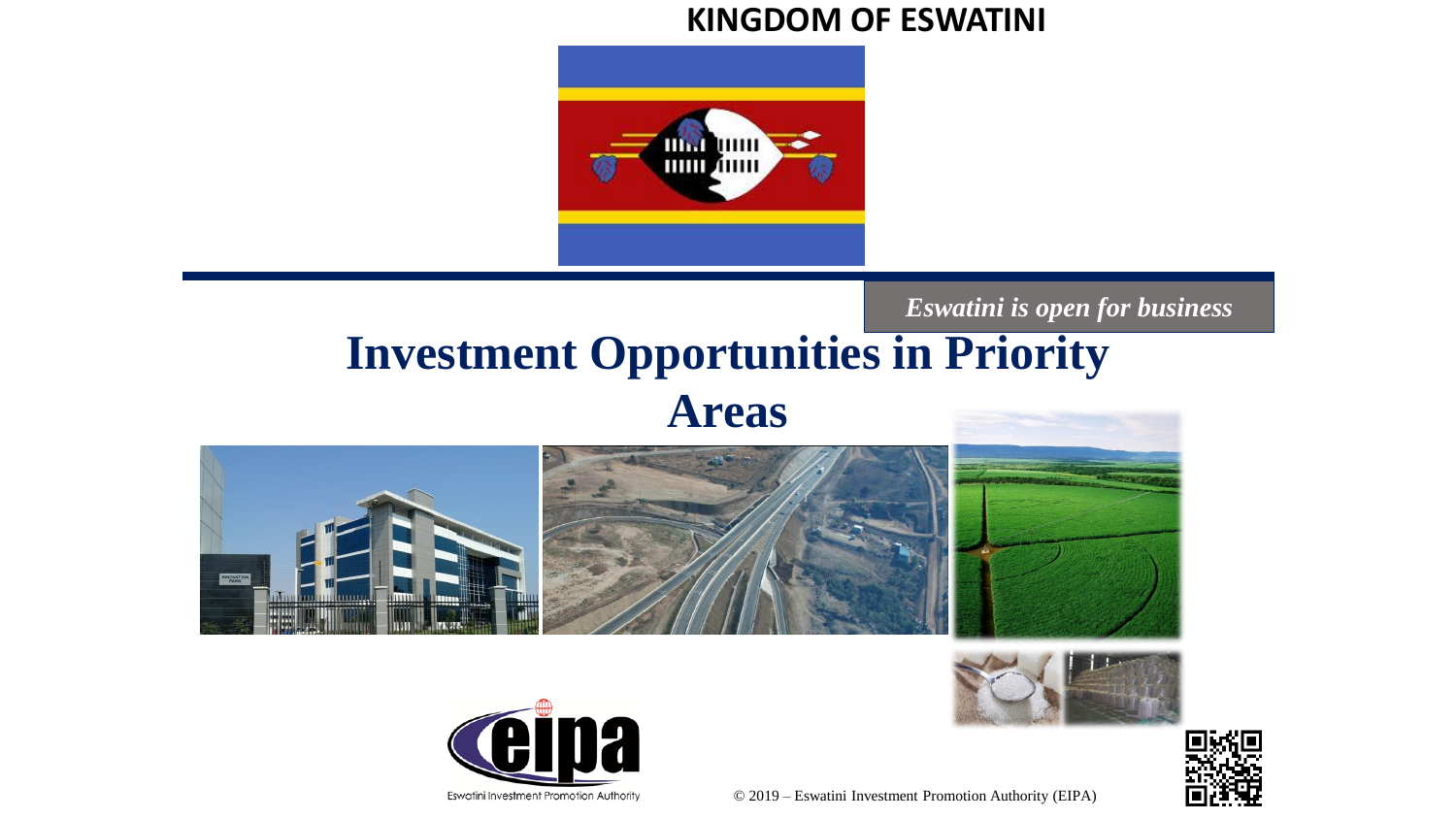## **KEY PRIORITY SECTORS**





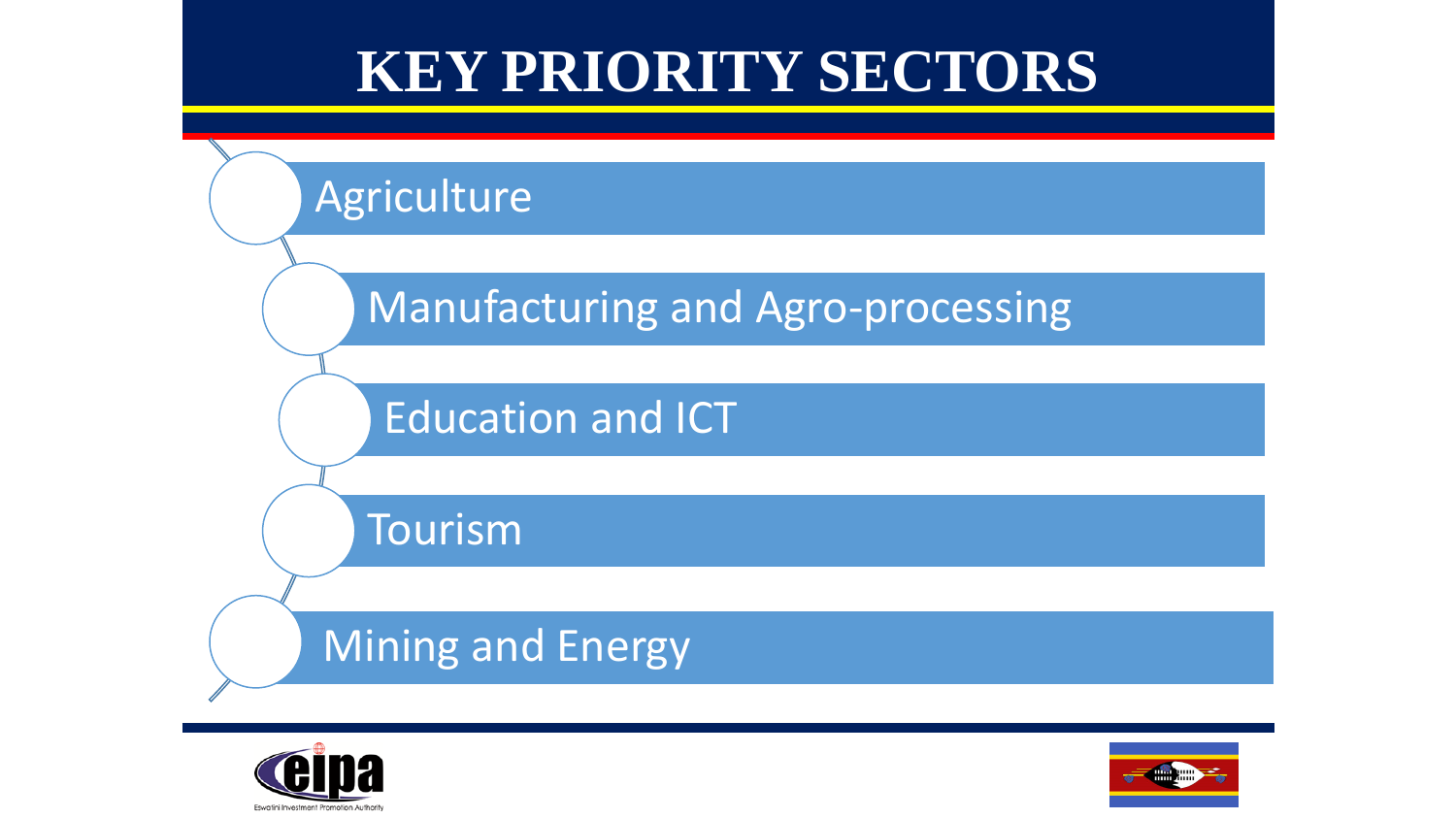### **Investment Opportunities - Agriculture**

| <b>Establishment of small and</b><br>large scale Agro-processing<br>facilities to provide<br>opportunities for farmers to<br>supply the raw materials                 | Vast idle land that is good for<br>agricultural (crop and<br>livestock)production                  | Potential for construction of<br>new dams to increase land<br>under irrigation that will<br>increase production and<br>productivity |
|-----------------------------------------------------------------------------------------------------------------------------------------------------------------------|----------------------------------------------------------------------------------------------------|-------------------------------------------------------------------------------------------------------------------------------------|
|                                                                                                                                                                       |                                                                                                    |                                                                                                                                     |
| Development of an<br>agribusiness zone in the<br>precinct of the airport fully<br>equipped with temperature<br>control will enable production<br>of high end products | Not self sufficient:<br>Opportunities within local<br>markets to facilitate import<br>substitution | Value addition of agricultural<br>produce (e.g. sugar, tomatoes,<br>peppers, sweet corn, citrus,<br>etc.)                           |

Partnership small scale processors to increase output Bilateral trade agreements providing access to export markets



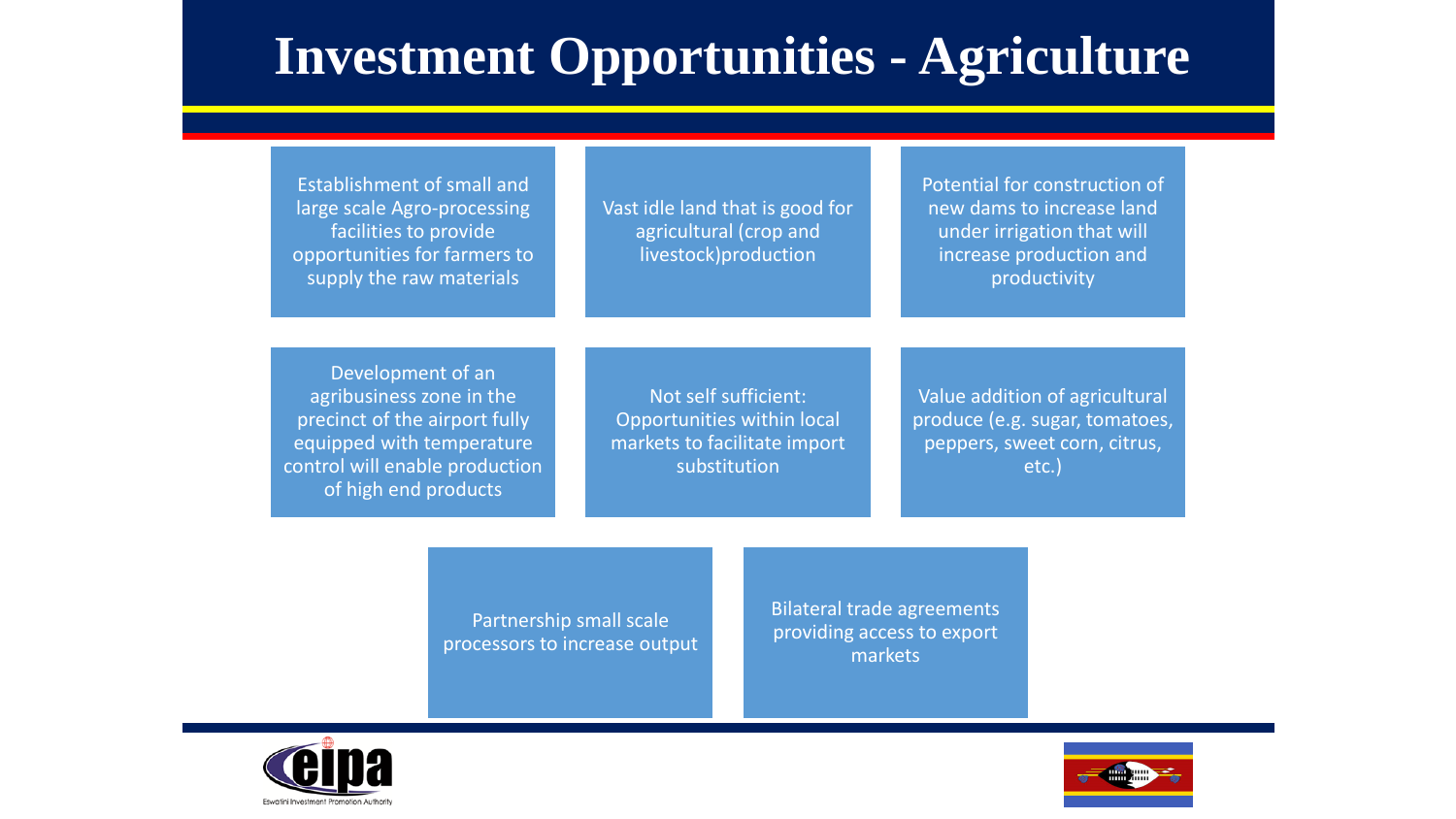## **Investment Opportunities – Agro-processing**

Over 90% of current agricultural products (excluding sugar) are sold in their raw form There is an opportunity for value creation, and this will be more pronounced as the amount of produce increases Dairy production – increase milk production, dairy products Meat processing e.g. sausages, polony, bacon Opportunities lie with the products that can be mass produced, which include tomatoes, peppers, sweet corn, citrus, other fruit



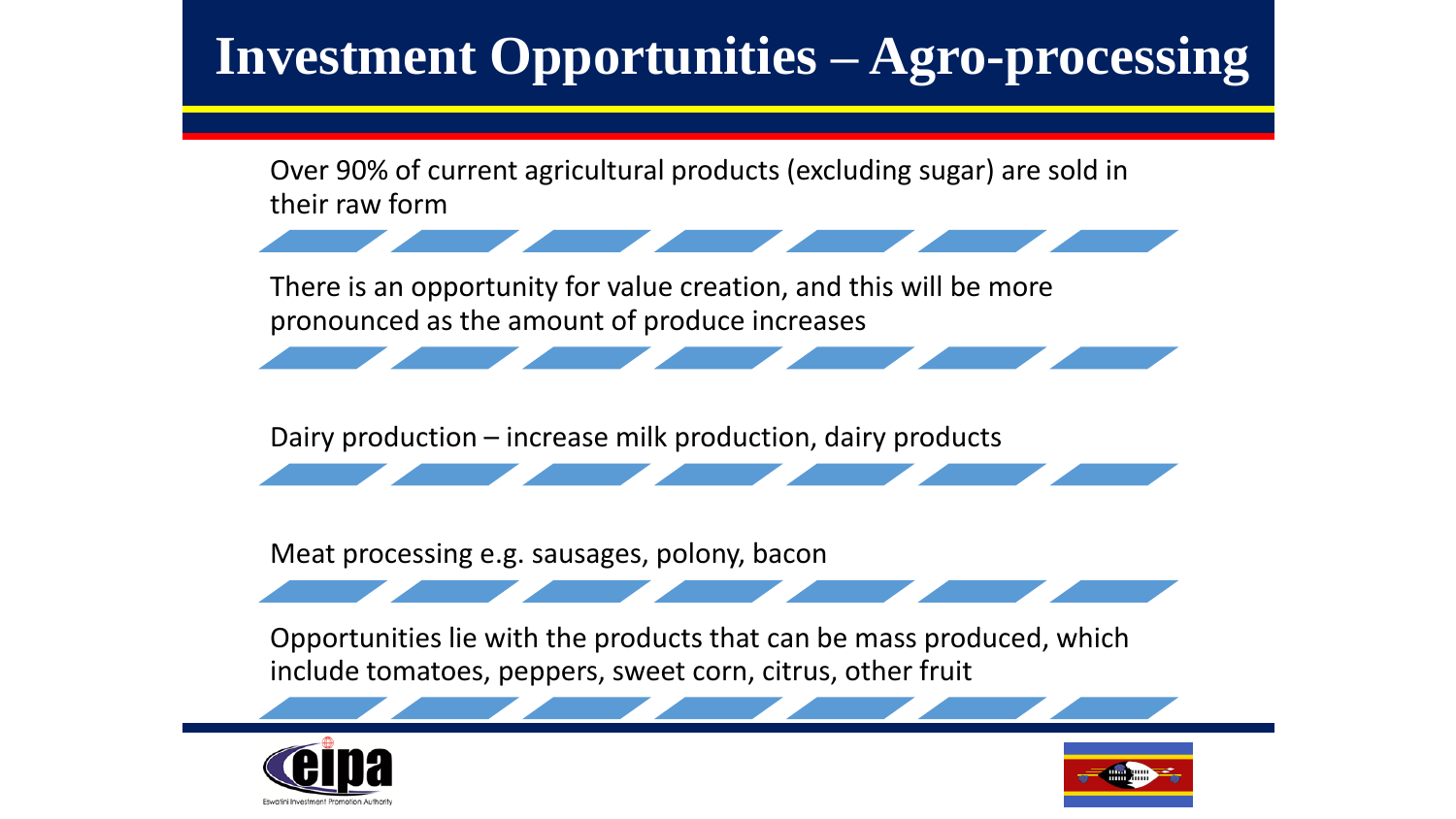### **Investment Opportunities - Manufacturing**





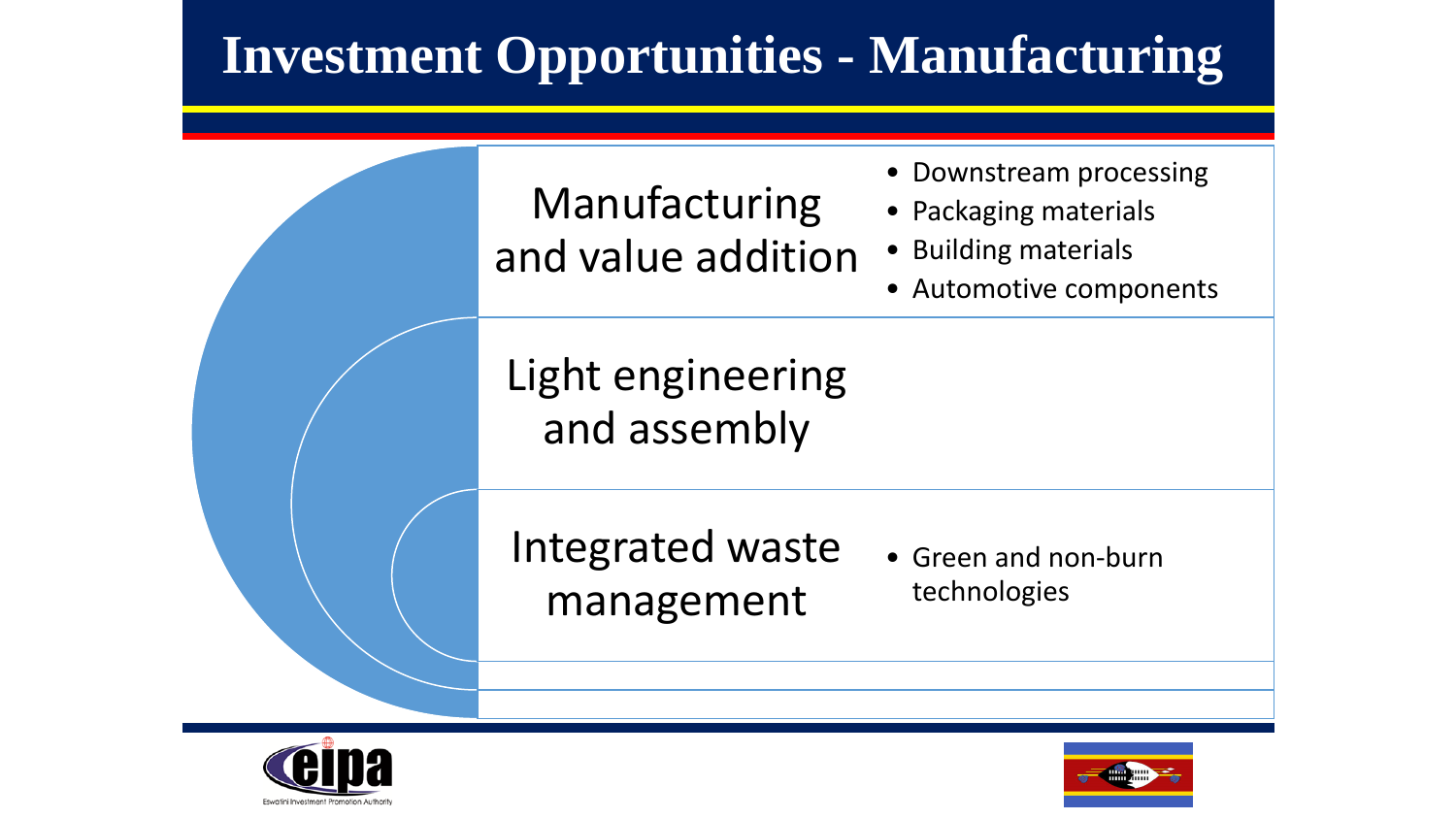#### **Investment Opportunities - ICT Education (Competence Based Education)**





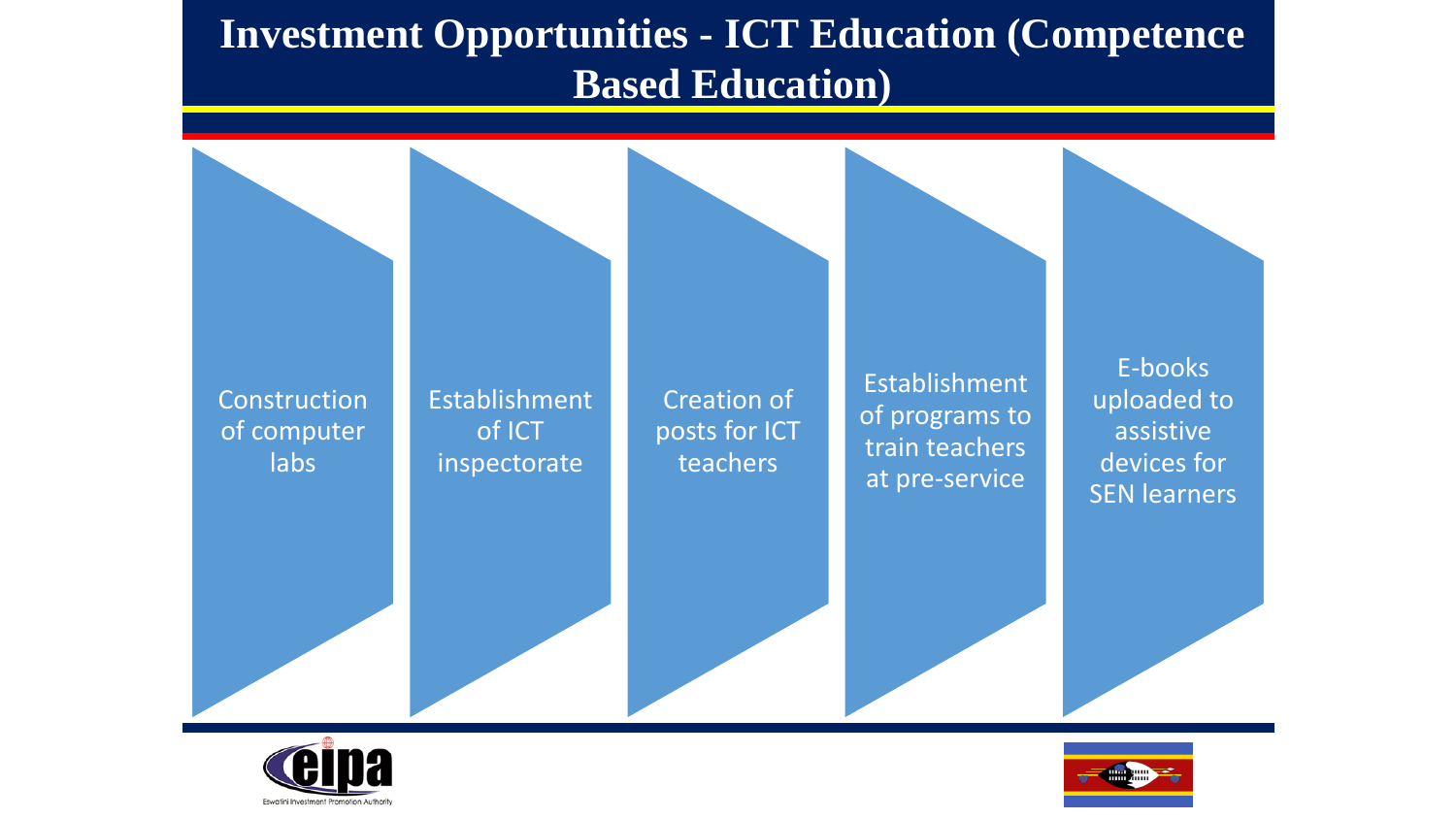# **Investment Opportunities - ICT**





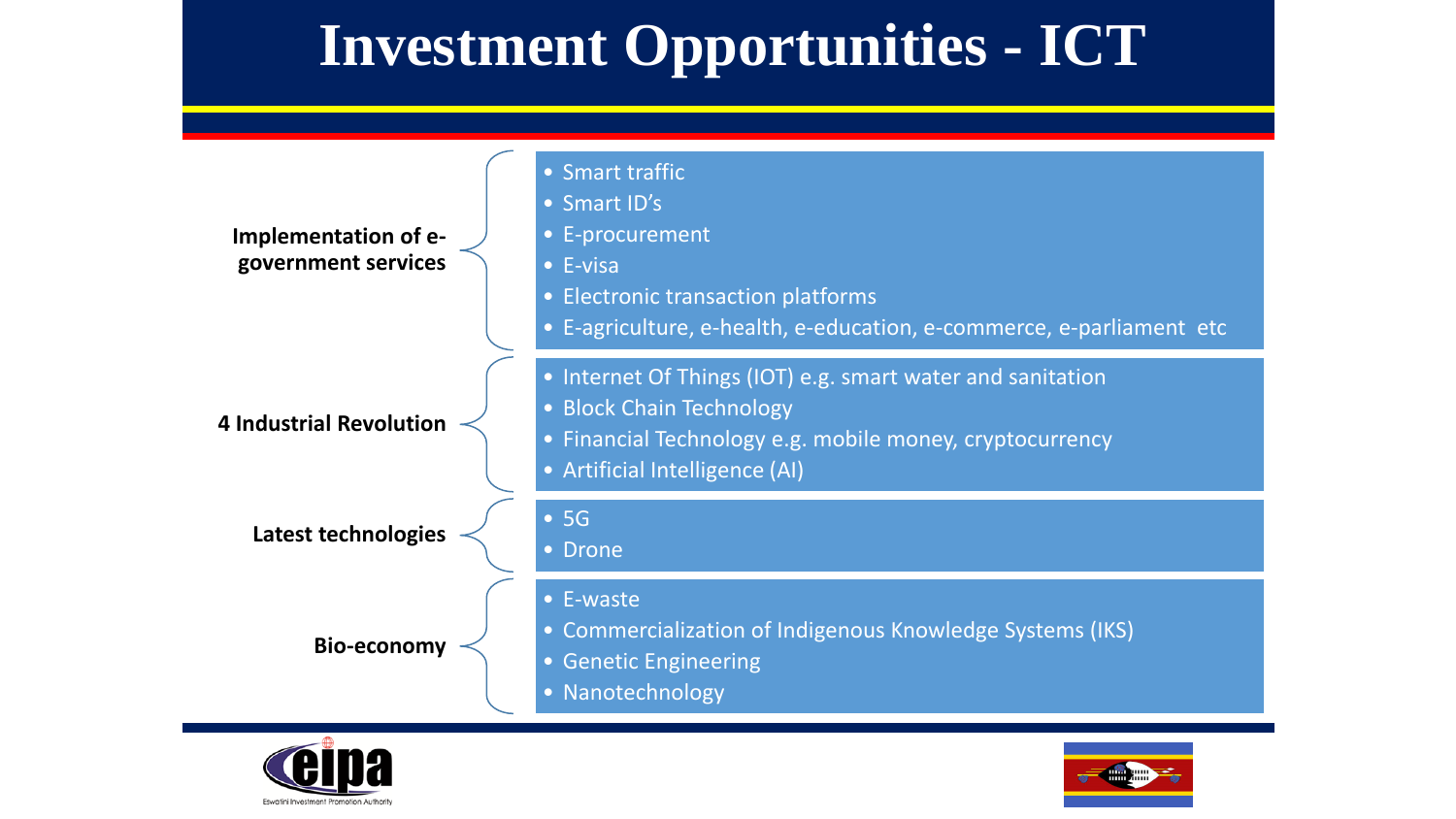### **Investment Opportunities - Tourism**





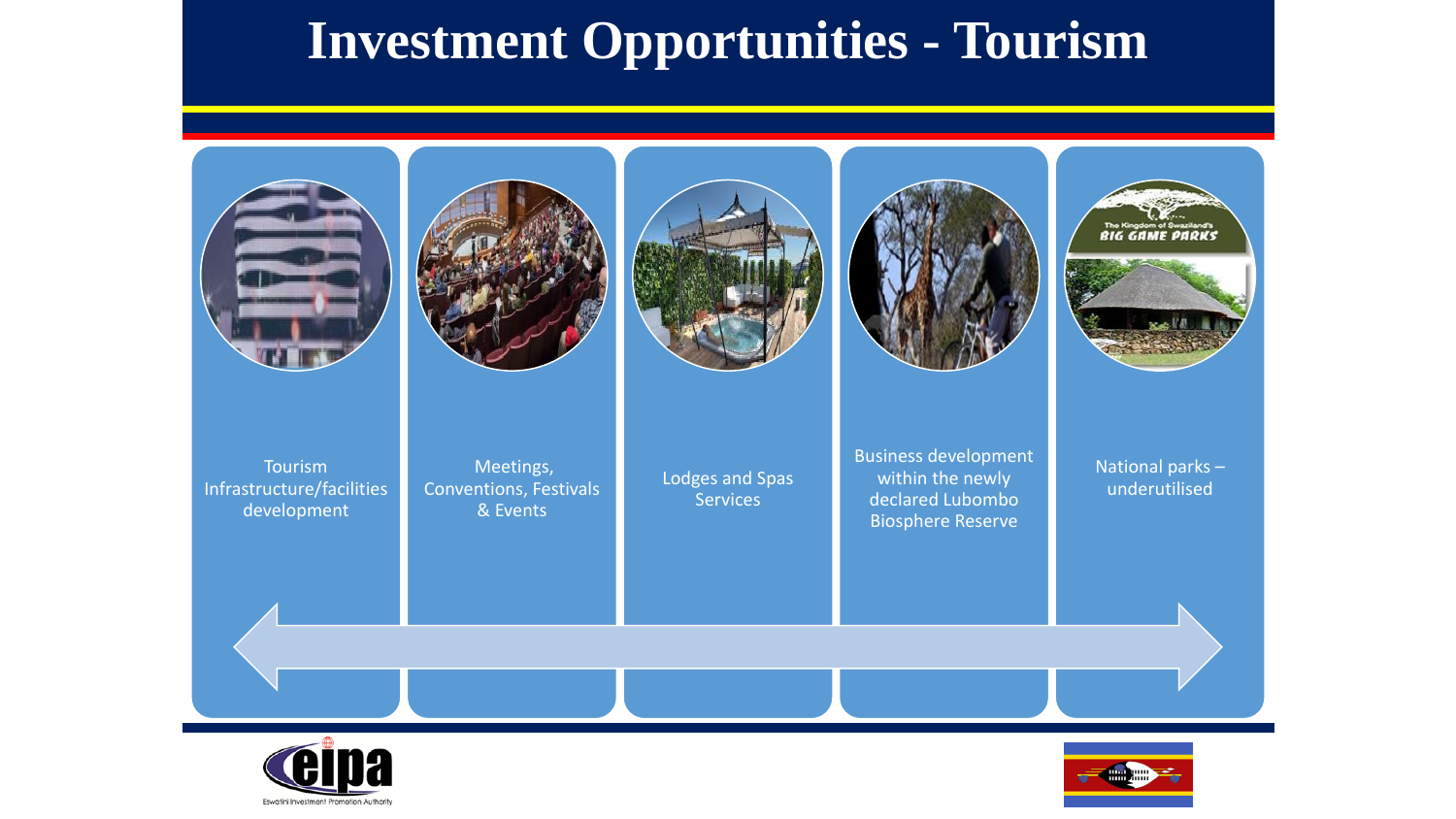### **Investment Opportunities - Energy**

40 MW Solar at various sites across the country by 2021(multiple companies)

- IW Solar at various  **RFQ launched on the 7th June 2019** 
	- Deadline for submission 23rd August 2019
	- Tenders available on the ESERA and ESPPRA websites



40 MW Biomass (next procurement tranche)

- Bagasse
- Wood/woodchips
- Waste to energy

Determinations will then be made for other technologies such as wind



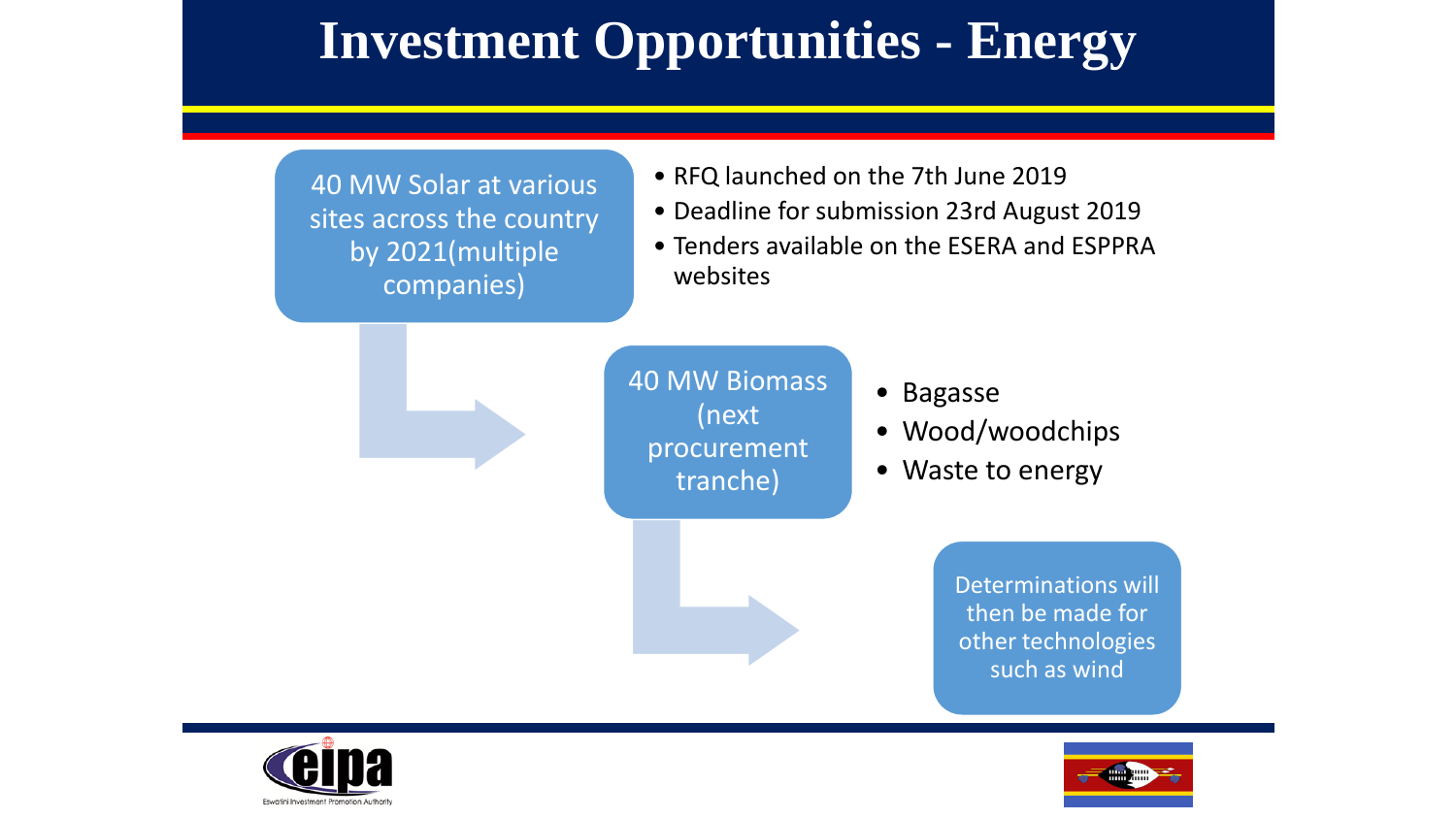### **Investment Opportunities - Energy**

Procurement of IPP projects through a competitive tendering approach provides valuable opportunity for local participation in the electricity sector

• Equity investors

**Opportunities for export exist for the following products:**

- Lenders/financial Institutions
- Construction contractors/local suppliers
- Engineer Procure and Construct
- Operations and maintenance contractors



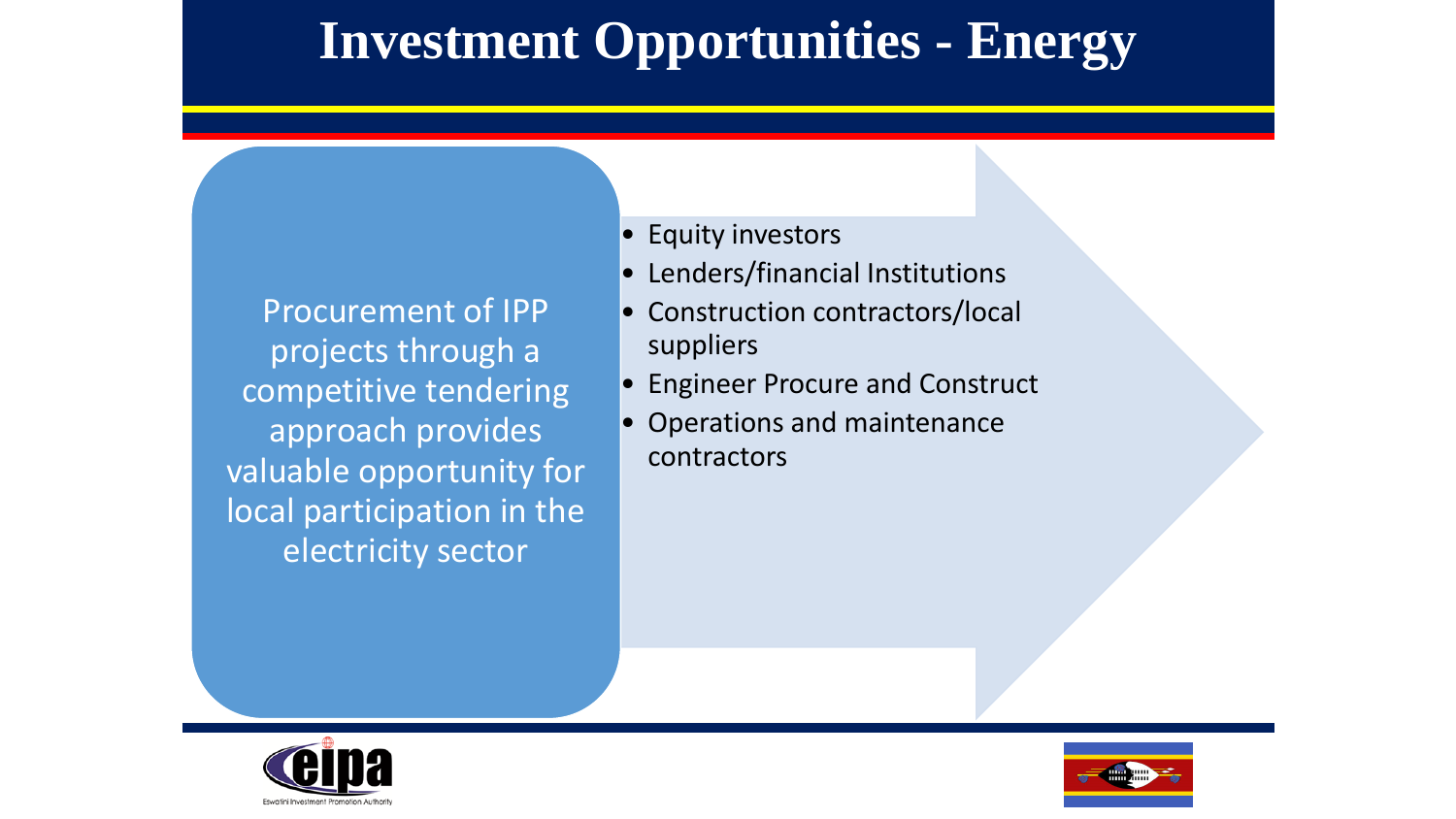# **Investment Opportunities - Mining**